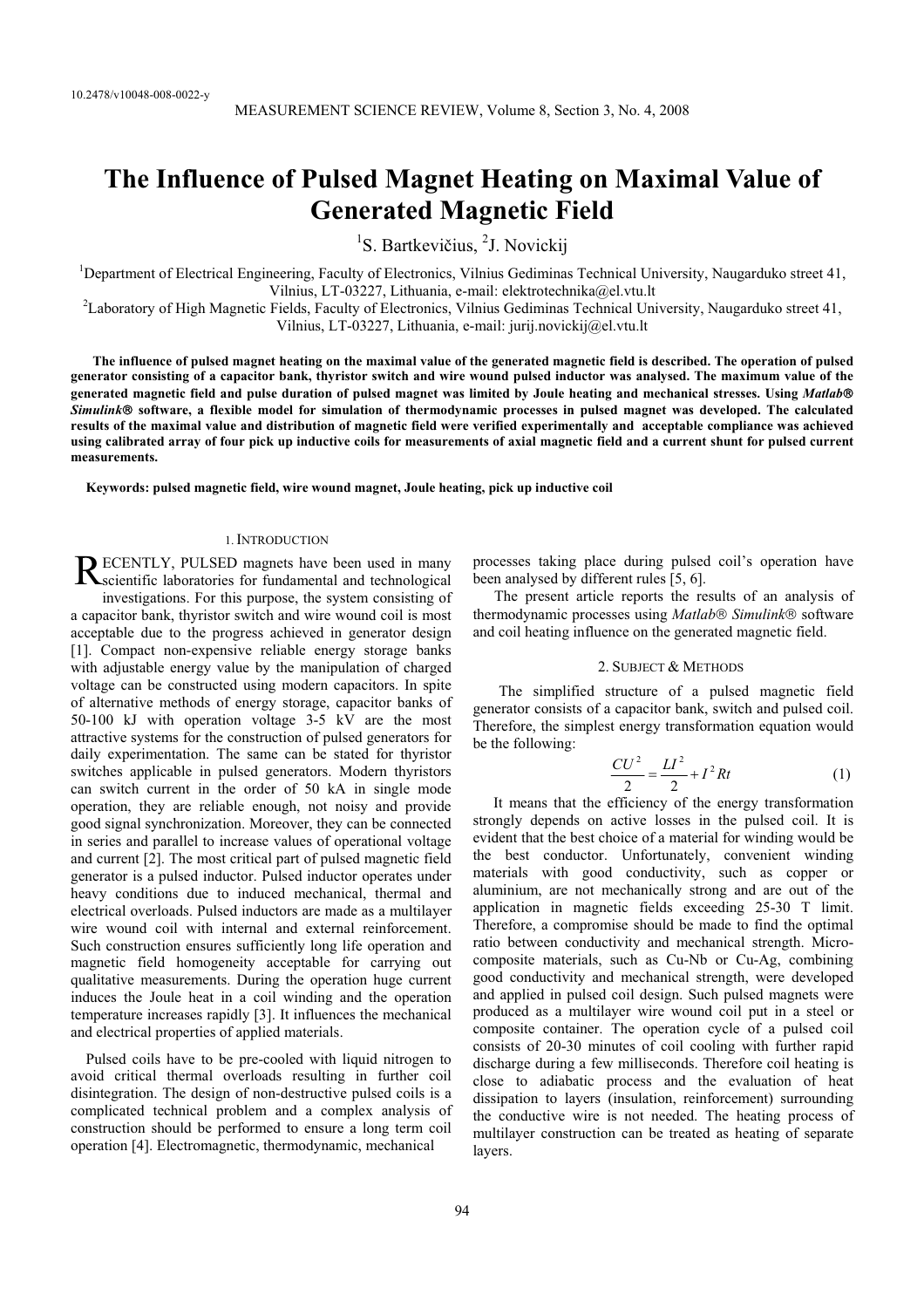Knowing the measured (experimental) and simulated results and comparing them, the best numerical solution could be found. which could later be used to determine heating influence on the amplitude of the generated magnetic field in any coil. The model for the determination of current and magnetic field pulse transient processes was designed using electrical circuit which consists, as mentioned, of a capacitor bank, thyristor switch, line cables and an inductor (pulsed coil) itself connected in series. The diagram of such circuit is shown in Fig.1.



Fig 1. Pulsed inductor control circuit.

Parameters  $L_c$ ,  $R_c$ , were not taken into account, while line cables were considered to be very short (inductor is very close to the capacitor bank's output leads), therefore parameters  $L_{\ell}$ ,  $R_{\ell} \rightarrow 0$ . On the other hand, pulsed coil parameters  $L_1, R_1$  are more significant than  $L_C, R_C$  and  $L_L$ ,  $R_L$  for most real applications (equation (1)).

 $C<sub>C</sub>$  is the capacitor bank capacitance, charged to a voltage  $U_0$ . The discharge of the capacitor bank through the inductor could be defined according to the second Kirchhoff's law for the circuit when the SCR is on:

$$
U_0 = R_I i(t) + L_I \frac{di(t)}{dt} + \frac{1}{C_C} [i(t)dt.
$$
 (2)

The Laplace transformation for the equation given above is:

$$
U_0(s) = R_1 I(s) + L_1 s I(s) + \frac{I(s)}{C_c s}.
$$
 (3)

Having  $U_0(s)$  as an input and circuit current  $I(s)$  as an output for magnetic field calculation we obtain a transfer function in a form:

$$
W_{Circuit}(s) = \frac{I(s)}{U_0(s)} = \frac{\frac{1}{L_f s + R_f}}{1 + \frac{1}{(L_f s + R_f)} \frac{1}{C_c s}} \tag{4}
$$

1

The obtained transfer function corresponds to the model created in *Matlab*£ *Simulink*£ and is shown in Fig.2.



Fig 2. Inductor control circuit *Matlab*<sup>®</sup> Simulink<sup>®</sup> model for capacitor bank charged to  $U_0=3$  kV,  $C=5$  mF.

The presented model is controlled by the author's program. Having initial geometrical (size ratios, wire mass parameters, layers' parameters) and electrical (specific resistivity, resistance, inductivity, etc.) inductor parameters, the maximal value of the current pulse, magnetic pulse and magnetic field distribution can be given. The simulation for every time moment recalculating Joule heating, temperature and resistance (specific resistance) increase are performed.

First of all, basic inductor geometrical (inner radius  $a_1$ , outer radius  $a_2$ , inductor length 2*b*, size ratios  $\alpha = \frac{a_2}{a_1}$ ,  $\beta = \frac{b}{a_1}$  filling factor  $\lambda$ , number of wounds per layer  $n_1$ , number of layers  $n_2$ , total number of wounds  $N$ , resistivity  $\rho$  as well as form factor  $F(\alpha, \beta)$  and starting temperature  $T<sub>0</sub>$ ) parameters must be given. Using these, other essential parameters, such as inductor wire length *l* , inductance *L* and initial wire resistance  $R$  are calculated [8]:

$$
L = a_1 \frac{\mu_0 \pi (\alpha + 1)^2}{8\beta} N^2 F(\alpha, \beta); \tag{5}
$$

$$
R = \frac{\pi \rho(T) N^2 (\alpha + 1)}{2a_1 \lambda \beta (\alpha - 1)}.
$$
\n(6)

Using the glass fibre wire isolation and one *Zylon*<sup>®</sup> layer for reinforcement technology for  $n_2$  wiring layers we obtain  $4n_2$  layers for inductor's cross-section if the metal reinforcement container is not considered. The mass *m* (the density must be given for wire material) and specific heat *c* are calculated for each layer in order to evaluate the temperature increase during the pulse. The parameter  $c$ , as known, is unique for every material and is dependent on temperature as well.

The program runs the simulation, records the current transient and, using the current value *i*[*N*] at the time moment *t*[*N*], calculates Joule heating and temperature increment for each wire layer: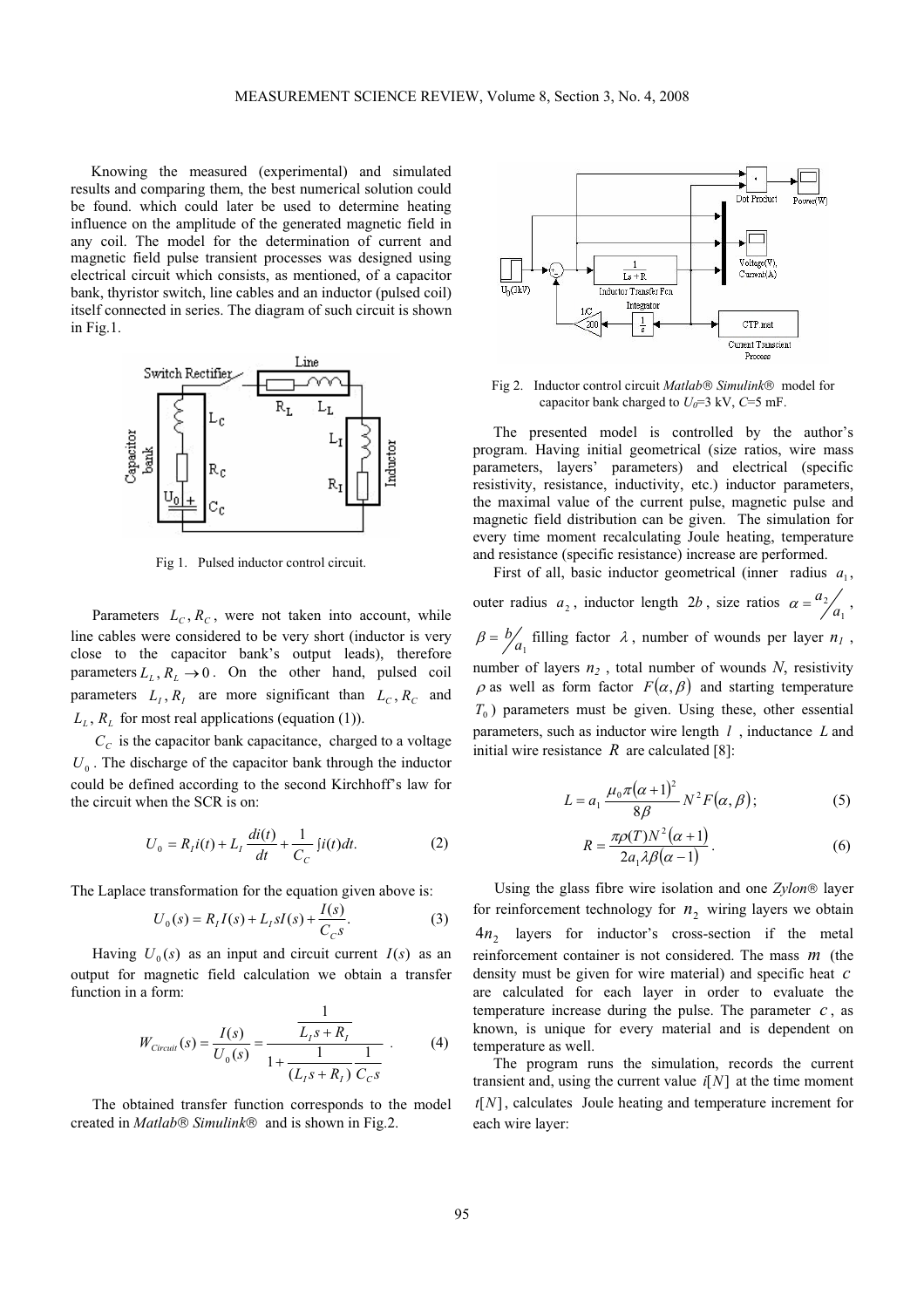$$
dQ_j = i^2 [N]R_j dt;
$$
  
\n
$$
c_j = c_j(T);
$$
  
\n
$$
dT_j = \frac{dQ_j}{m_j c_j}.
$$
\n(6)

Finally, the specific resistance  $\rho_j = \rho_j(T)$  and resistance  $R_i \sim \rho_i$  for each wire layer are calculated and used for another simulation. The cycle is repeated until current impulse value diminishes to 1% of its maximum.

The change of the resistance influences the current value for the time moment  $N+1$  and the duration of the current impulse completely changing the current transient process and achieved magnetic field maximum.

The temperature distribution of a six-layer Cu-Nb wirewound coil insulated with glass fibre and enforced with  $Zylon \otimes$  is shown in Fig.3.



Fig.3. Temperature distribution over coil radius  $(I = 12, 8$  kA,  $t = 3$  ms).

The generated magnetic field *B* along the inductor's axis, when the current value is known, can be calculated using the formula

$$
B = \mu_* \frac{NI}{a_1} \left[ \frac{F(\alpha, \beta)}{2\beta(\alpha - 1)} \right],
$$
 (7)

where  $\mu_0$  is the magnetic constant, *N* is the quantity of turns, *I* is the current,  $a_1$ ,  $a_2$ ,  $2b$  are internal, external radii and length of the solenoid respectively,  $\alpha = \frac{a_1}{a_2}$ ,  $\beta = \frac{b}{a_1}$  are

relative sizes and  $F(\alpha, \beta) = \beta \ln \frac{\alpha + \sqrt{\alpha^2 + \beta^2}}{1 + \sqrt{1 + \beta^2}}$  $1 + \sqrt{1}$  $\beta = \beta \ln$  $\beta$  $(\alpha, \beta) = \beta \ln \frac{\alpha + \sqrt{\alpha^2 + \beta^2}}{\alpha}$  $+\sqrt{1+}$  $F(\alpha, \beta) = \beta \ln \frac{\alpha + \sqrt{\alpha^2 + \beta^2}}{\sqrt{\alpha + \beta^2}}$  is a former

mentioned form factor of the solenoid. The maximal value of pulsed current can be found from differential equation (3) for every time moment. Its analytical form would be

$$
I = \frac{U}{\omega L} \exp(-\gamma t) \sin(\omega t).
$$
 There  $\gamma = \frac{R(T)}{2L}$  is damping

factor of the circuit,  $\omega = \sqrt{\omega_0 - \gamma_2}$ 

describes circuit's oscillation frequency with losses,

 $\omega_{\text{e}} = \frac{1}{\sqrt{LC}}$  is oscillation frequency in lossless circuit.

The above mentioned real current pulse form solution to determine its maximum is not that easy to be found analytically because of non-linearity of resistance *R*(*T*) and therefore the modelling would be a more appropriate way to do this.

During the discharge the pulsed coil is heated and the resistance R has a non-linear dependability on temperature. Using the software package described above, the simulation of the maximal value pulsed current was done and is shown in Fig.4.



Fig.4. Current pulses without, with Joule heating and measured respectively.

The simulated results of pulsed current were verified experimentally, using a current shunt connected in series with the tested pulsed coil. The distribution of axial magnetic field was simulated also and is shown in Fig.5.



Fig.5a Distribution of axial magnetic field in inductor bore.